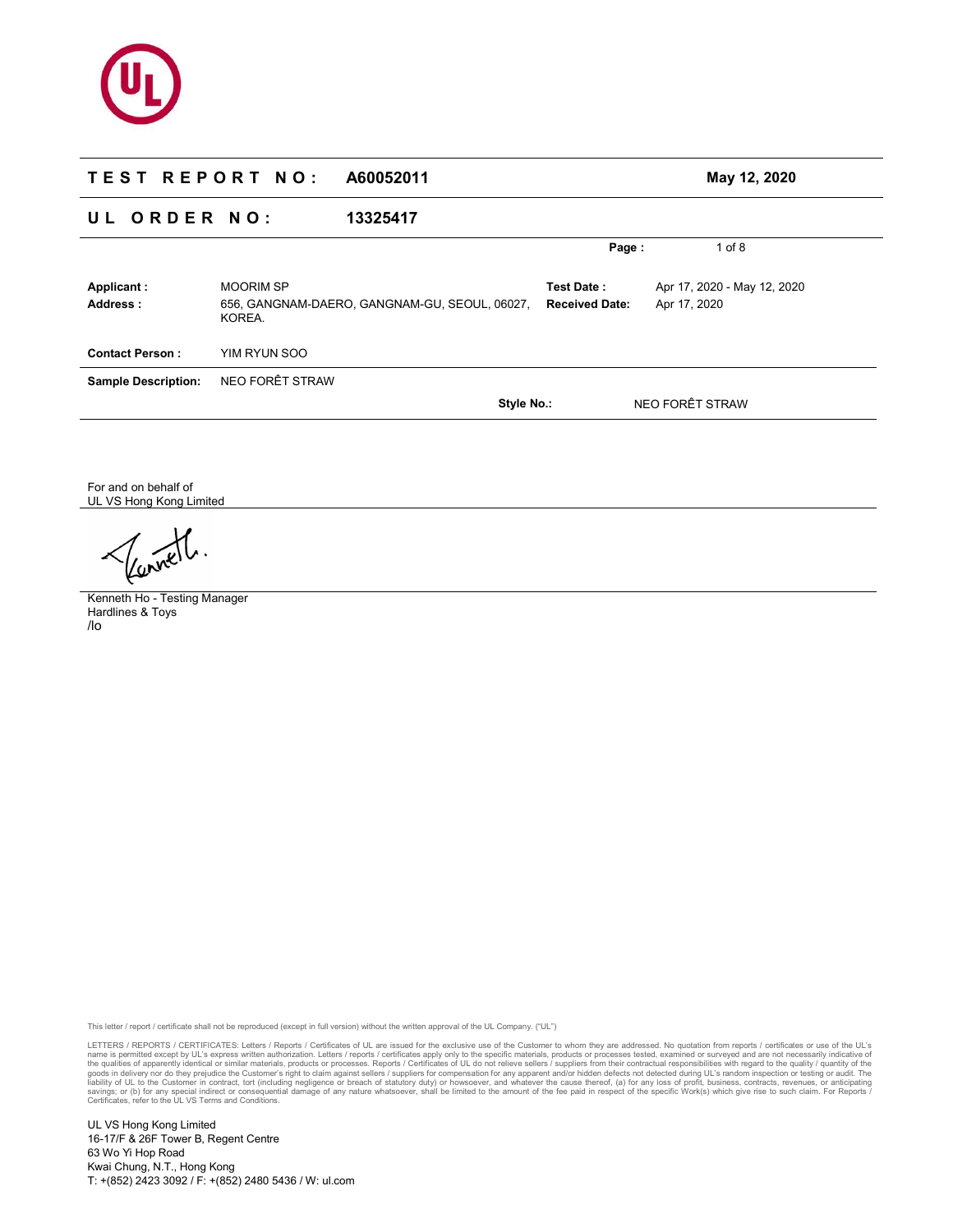# **U L O R D E R N O : 13325417**

**Page :** 2 of 8 **Test Item Conclusion**  FDA Extraction Test on Food Contact Paper and Paper Board [21 CFR 176.170] **PASS** Sensory Analysis (Odour and Off-flavour) [BfR Recommendation XXXVI. Paper and Board for Food Contact] PASS Determination of Formaldehyde [BfR Recommendation XXXVI. Paper and Board for Food Contact] PASS Determination of Preservatives [BfR Recommendation XXXVI. Paper and Board for Food Contact] PASS Extractable Heavy Metal [BfR Recommendation XXXVI. Paper and Board for Food Contact] **PASS** PASS Pentachlorophenol (PCP) Content [BfR Recommendation XXXVI. Paper and Board for Food Contact] PASS Release of Optical Brighteners [BfR Recommendation XXXVI. Paper and Board for Food Contact] PASS Determination of MCPD and DCP [BfR Recommendation XXXVI. Paper and Board for Food Contact] PASS The Transfer of Antimicrobial Constituents for Food Contact Paper [Council Of Europe Resolution AP(2002)1] PASS Remark: 1. The results relate only to the samples tested.

2. "NC"=No Comment, "NA"=Not Applicable, " \* " See the attached test results details.

This letter / report / certificate shall not be reproduced (except in full version) without the written approval of the UL Company. ("UL")

LETTERS / REPORTS / CERTIFICATES: Letters / Reports / Certificates of UL are issued for the exclusive use of the Customer to whom they are addressed. No quotation from reports / certificates or use of the UL's name is permitted except by UL's express written authorization. Letters / reports / certificates apply only to the specific materials, products or processes tested, examined or surveyed and are not necessarily indicative o liability of UL to the Customer in contract, tort (including negligence or breach of statutory duty) or howsoever, and whatever the cause thereof, (a) for any loss of profit, business, contracts, revenues, or anticipating<br>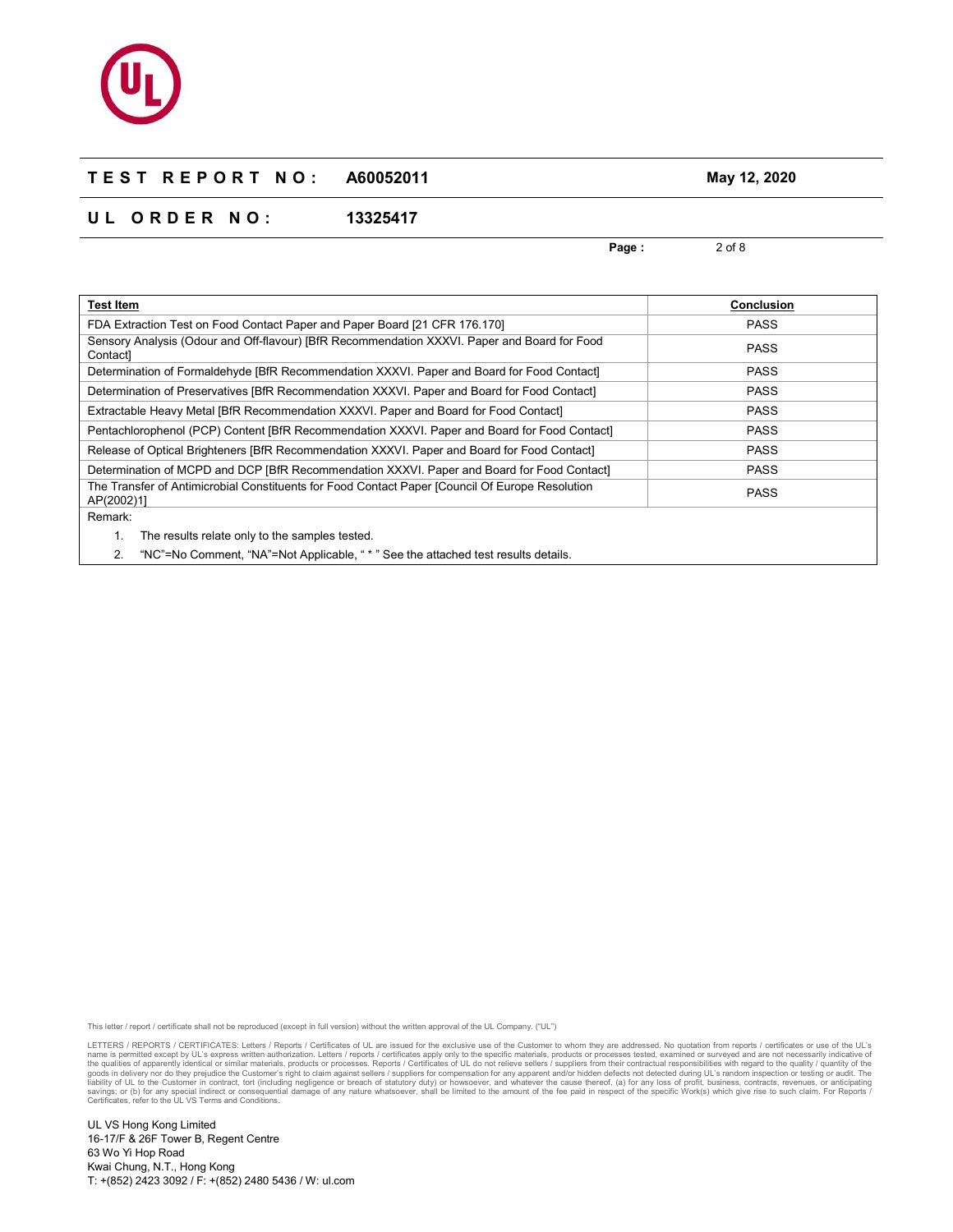

# **T E S T R E P O R T N O : A60052011 May 12, 2020 U L O R D E R N O : 13325417**

**Page :** 3 of 8

### **Sample Information :**

| Sample | Product         |
|--------|-----------------|
| 001    | NEO FORÊT STRAW |
| 002    | White paper     |

This letter / report / certificate shall not be reproduced (except in full version) without the written approval of the UL Company. ("UL")

LETTERS / REPORTS / CERTIFICATES: Letters / Reports / Certificates of UL are issued for the exclusive use of the Customer to whom they are addressed. No quotation from reports / certificates or use of the UL's name is permitted except by UL's express written authorization. Letters / reports / certificates apply only to the specific materials, products or processes tested, examined or surveyed and are not necessarily indicative o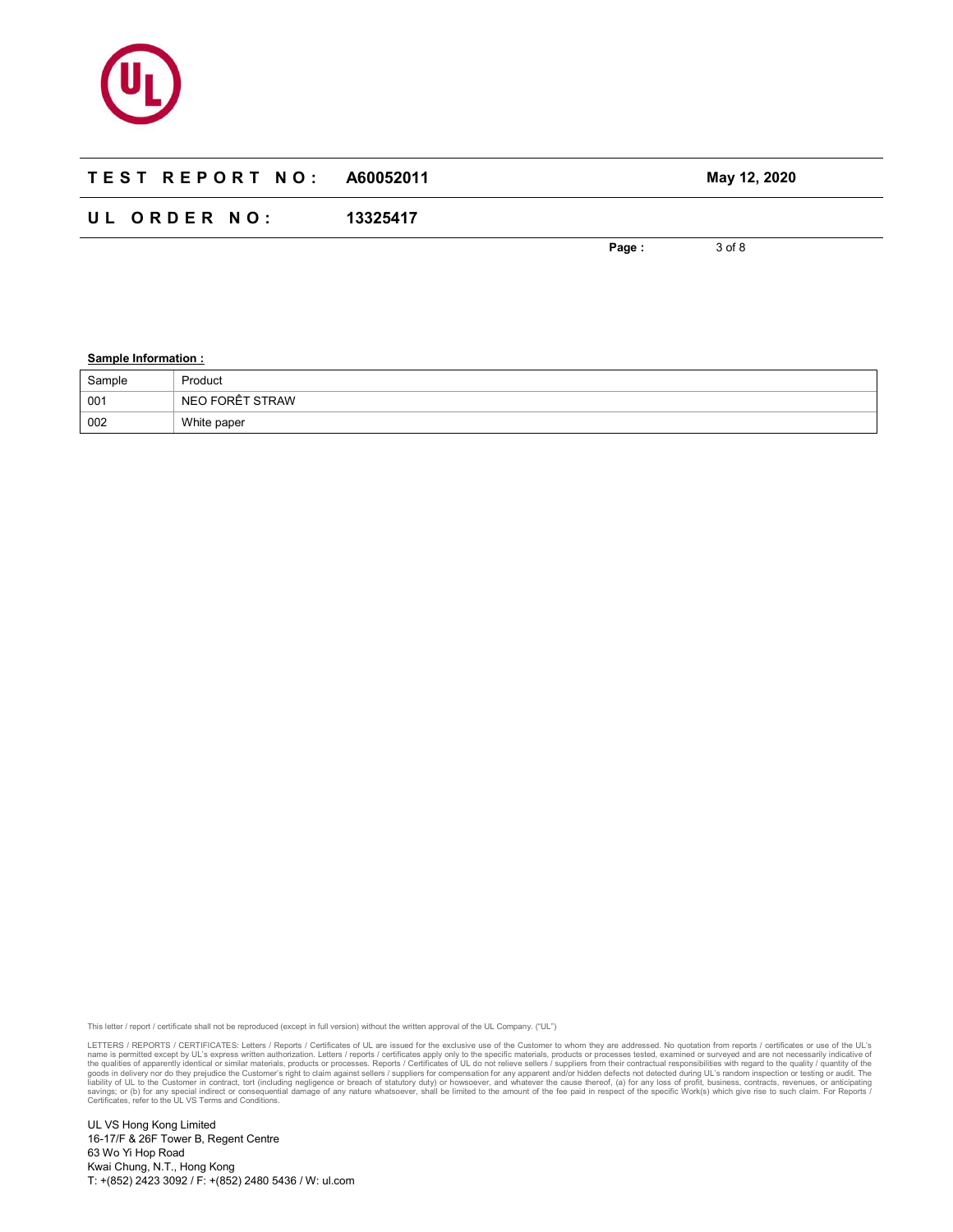# **U L O R D E R N O : 13325417**

**Page :** 4 of 8

# **(01) FDA Extraction Test on Food Contact Paper and Paper Board [21 CFR 176.170]**

| Sample                                                                                               | <u>Test</u>             | <b>Test Condition</b>   | <b>Extractive Residue</b><br>(mg/in <sup>2</sup> ) | <b>Requirement</b><br>(mg/in <sup>2</sup> ) | <b>Rating</b> |  |
|------------------------------------------------------------------------------------------------------|-------------------------|-------------------------|----------------------------------------------------|---------------------------------------------|---------------|--|
| 002                                                                                                  | <b>Water Extraction</b> | 120 $\degree$ F. 24 hrs | 0.370                                              | Max. 0.5                                    | <b>PASS</b>   |  |
|                                                                                                      | n-Heptane Extraction    | 70 °F, 30 min           | < 0.05                                             | Max. 0.5                                    | <b>PASS</b>   |  |
|                                                                                                      | 8% Alcohol Extraction   | 120 $\degree$ F, 24 hrs | 0.200                                              | Max. 0.5                                    | <b>PASS</b>   |  |
|                                                                                                      | 50% Alcohol Extraction  | 120 $\degree$ F, 24 hrs | 0.150                                              | Max. 0.5                                    | <b>PASS</b>   |  |
| "<" means less than ;">" means greater than ; "mg/in <sup>2</sup> " means milligrams per square inch |                         |                         |                                                    |                                             |               |  |

#### **(02) Sensory Analysis (Odour and Off-flavour) [BfR Recommendation XXXVI. Paper and Board for Food Contact]**

Test Method: EN 1230-1&2

| <b>Test Sample</b>                       | 002         |
|------------------------------------------|-------------|
| <b>Odour Evaluation</b>                  |             |
| Off-flavour Evaluation (Distilled Water) |             |
| Off-flavour Evaluation (Coconut Oil)     |             |
| Rating                                   | <b>PASS</b> |

#### Test Requirement:

If the evaluation is less than 3. In a composite, multi-layered or coated material, if the layer which comes into contact with the foodstuff is made of paper or paperboard it must comply with this Recommendation. Also, except for traces that are harmless to health and have no effect on taste or smell of the foodstuff, there must be no migration of substances from other layers into foodstuffs or on their surface.

Remark:

- 0 = No Discernible Deviation
- 1 = Barely Discernible Deviation
- 2 = Weak Deviation
- 3 = Clear Deviation
- 4 = Strong Deviation

This letter / report / certificate shall not be reproduced (except in full version) without the written approval of the UL Company. ("UL")

LETTERS / REPORTS / CERTIFICATES: Letters / Reports / Certificates of UL are issued for the exclusive use of the Customer to whom they are addressed. No quotator from reports / entificates or use of the UL's express writte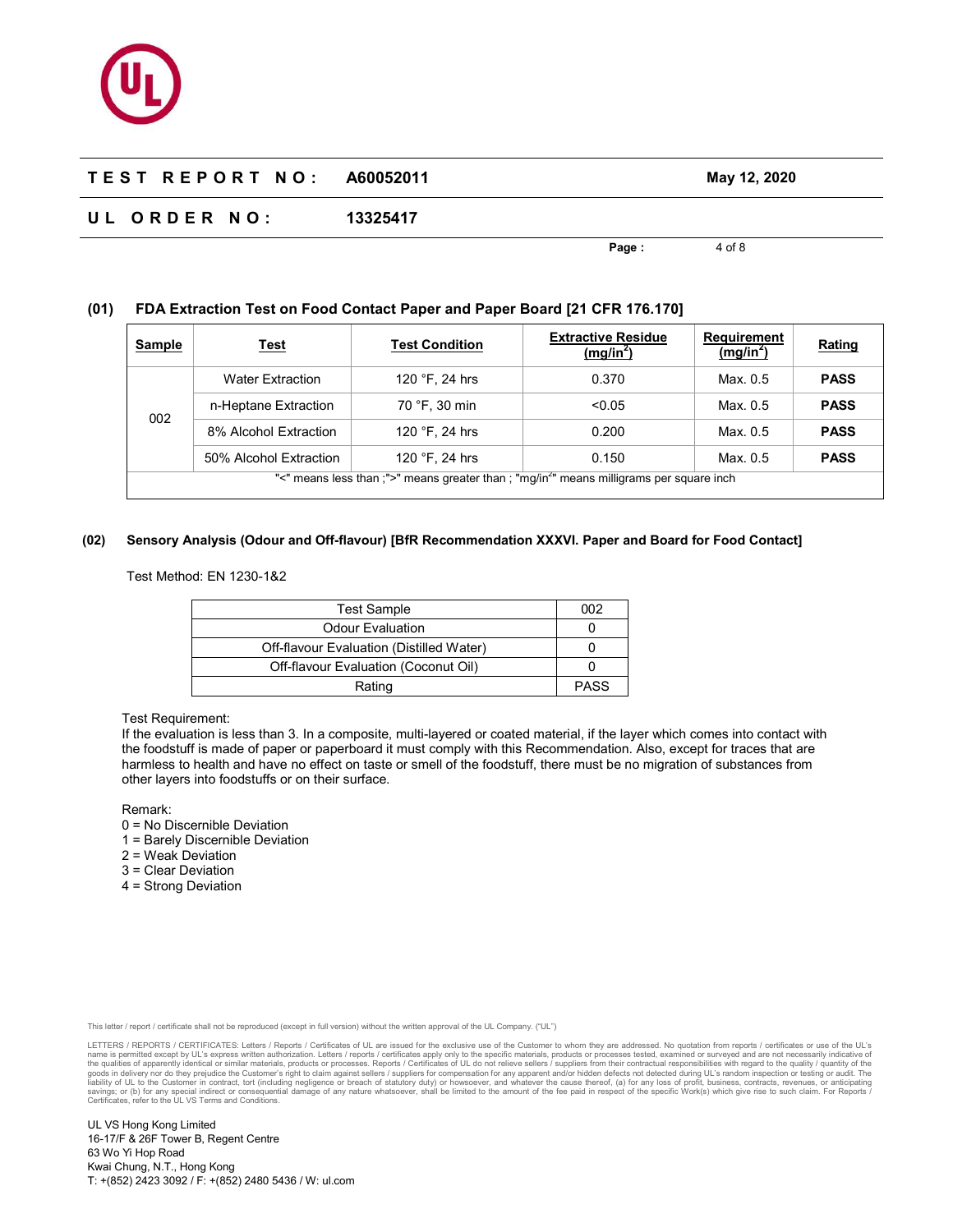# **U L O R D E R N O : 13325417**

**Page :** 5 of 8

# **(03) Determination of Formaldehyde [BfR Recommendation XXXVI. Paper and Board for Food Contact]**  Test Method: EN 645 and analysis by EN 1541

| Sample                                                                       | Result | ∟imit | Rating      |
|------------------------------------------------------------------------------|--------|-------|-------------|
| 002                                                                          | < 0.5  |       | <b>PASS</b> |
| All results expressed in mg/dm <sup>2</sup> (milligram per square decimetre) |        |       |             |

"<" means "less than"

#### **(04) Determination of Preservatives [BfR Recommendation XXXVI. Paper and Board for Food Contact]**  Test Method: EN 645 analysis by LC-MS

| Preservatives                                  | 002         | ∟imit |
|------------------------------------------------|-------------|-------|
| Mixture of 5-chloro-2-methyl-4-isothiazolin-3- | < 0.1       | 0.5   |
| one (approx. 3 parts) and 2-methyl-4-          |             |       |
| isothiazolin-3-one (approx. 1 part)            |             |       |
| 1.2-Benzisothiazolin-3-one                     | 1.0         | 10    |
| 2-methyl-4-isothiazolin-3-one2                 | < 0.1       |       |
| Rating                                         | <b>PASS</b> |       |

All result expressed in " $\mu$ g/dm $^{2}$ "; "<" means "less than";

"µg/dm<sup>2</sup>" means "microgram per square decimetre"

#### **(05) Extractable Heavy Metal [BfR Recommendation XXXVI. Paper and Board for Food Contact]**  Test Method: EN 645 and analysis by ICP-MS and UV-Vis

| Elements     | 002                        | Limit                      |
|--------------|----------------------------|----------------------------|
| Lead         | $<$ 1 $\mu$ g/L            | 10 $\mu$ g/L               |
| Cadmium      | $< 0.5 \mu g/L$            | $5 \mu g/L$                |
| Aluminium    | 0.880 mg/kg                | 1 mg/kg                    |
| Chromium III | <0.0005 mg/dm <sup>2</sup> | $0.004$ mg/dm <sup>2</sup> |
| Chromium VI* | ND                         | ND                         |
| Rating       | <b>PASS</b>                |                            |

"<" means "less than"; "µg/L" means "microgram per litre" "mg/kg" means milligrams per kilogram "mg/dm<sup>2"</sup> means "milligram per square decimetre" \*Detection limit =  $0.0005$  mg/dm<sup>2</sup> "ND" Means Not detected

This letter / report / certificate shall not be reproduced (except in full version) without the written approval of the UL Company. ("UL")

LETTERS / REPORTS / CERTIFICATES: Letters / Reports / Certificates of UL are issued for the exclusive use of the Customer to whom they are addressed. No quotator from reports / entificates or use of the UL's express writte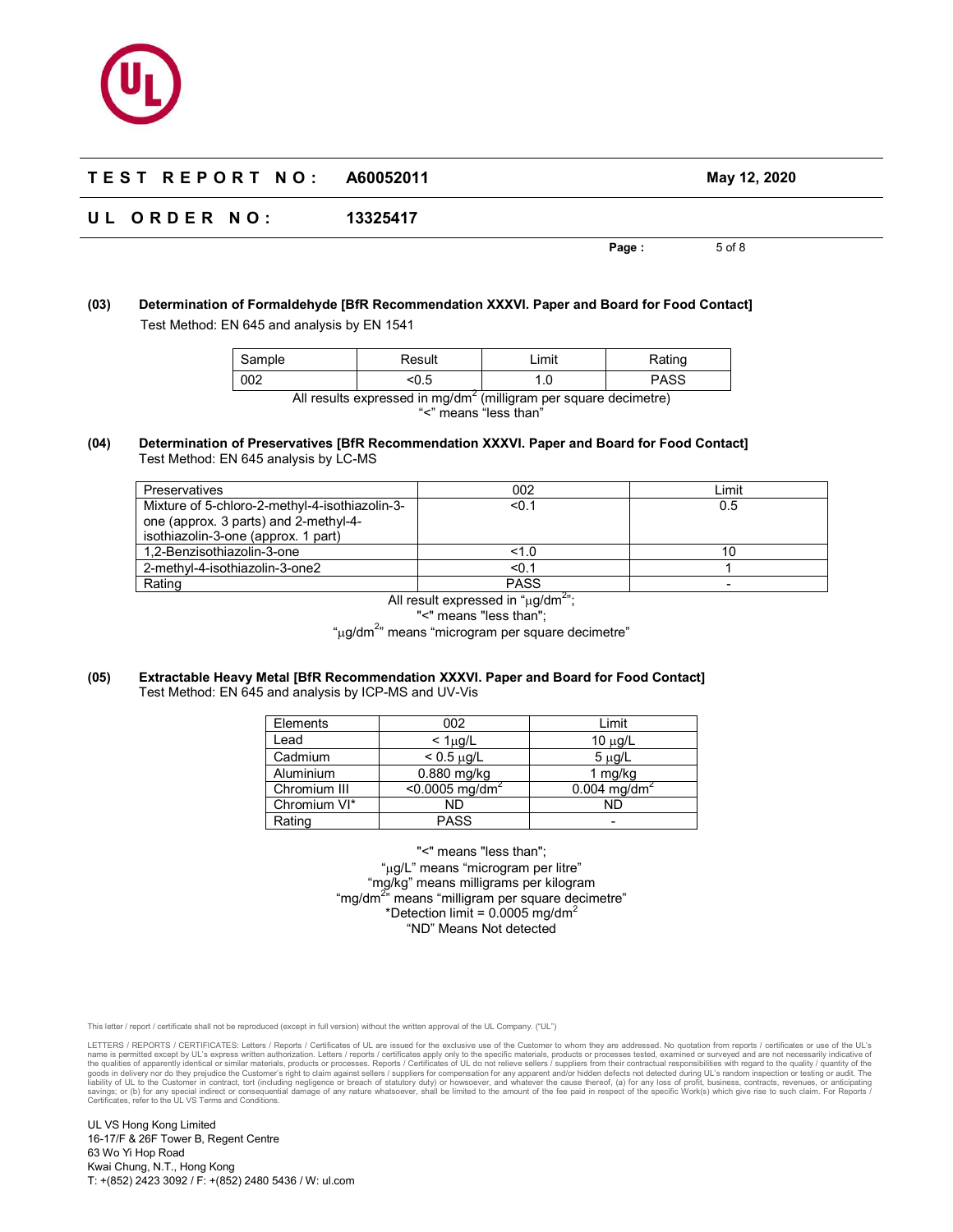# **U L O R D E R N O : 13325417**

**Page :** 6 of 8

#### **(06) Pentachlorophenol (PCP) Content [BfR Recommendation XXXVI. Paper and Board for Food Contact]**  Test Method: in house method

|                         | 002   | Limit               |
|-------------------------|-------|---------------------|
| Pentachlorophenol (PCP) | 0.01> | n 15<br><b>U.IU</b> |
| Rating                  | PASS  | -                   |

All results expressed in "mg/kg"; "<" means "less than"; "mg/kg" means "milligram per kilogram"

#### **(07) Release of Optical Brighteners [BfR Recommendation XXXVI. Paper and Board for Food Contact]**

Method: EN648: 2018 – Procedure A (Long Duration Contact) and Visual Evaluation Against a Blank to Detect Any Bleeding (yes/no).

| Sample | <b>RESULT</b>              |                           |                              |                      |                  |             |
|--------|----------------------------|---------------------------|------------------------------|----------------------|------------------|-------------|
|        | Distilled Water<br>(Grade) | 3% Acetic Acid<br>(Grade) | Alkaline solution<br>'Grade) | Olive Oil<br>(Grade) | _imit<br>(Grade) | Rating      |
| 002    |                            |                           |                              | -                    |                  | <b>PASS</b> |

"Grade 1" signifies poor fastness; "Grade 5" signifies good fastness

#### **(08) Determination of MCPD and DCP [BfR Recommendation XXXVI. Paper and Board for Food Contact]**  Test Method: EN 645 analysis by GC-MS

|                                              | 002    | _imit |
|----------------------------------------------|--------|-------|
| 3-Chloro-1,2-propanediol (MCPD, CAS 96-24-2) | $\sim$ |       |
| 1.3-Dichloro-2-propanol (DCP, CAS 96-23-1)   |        |       |
| Ratinq                                       | PASS   |       |

All result expressed in "µg/L"; "<" means "less than";

"µg/L" means "microgram per litre"

This letter / report / certificate shall not be reproduced (except in full version) without the written approval of the UL Company. ("UL")

LETTERS / REPORTS / CERTIFICATES: Letters / Reports / Certificates of UL are issued for the exclusive use of the Customer to whom they are addressed. No quotator from reports / entificates or use of the UL's express writte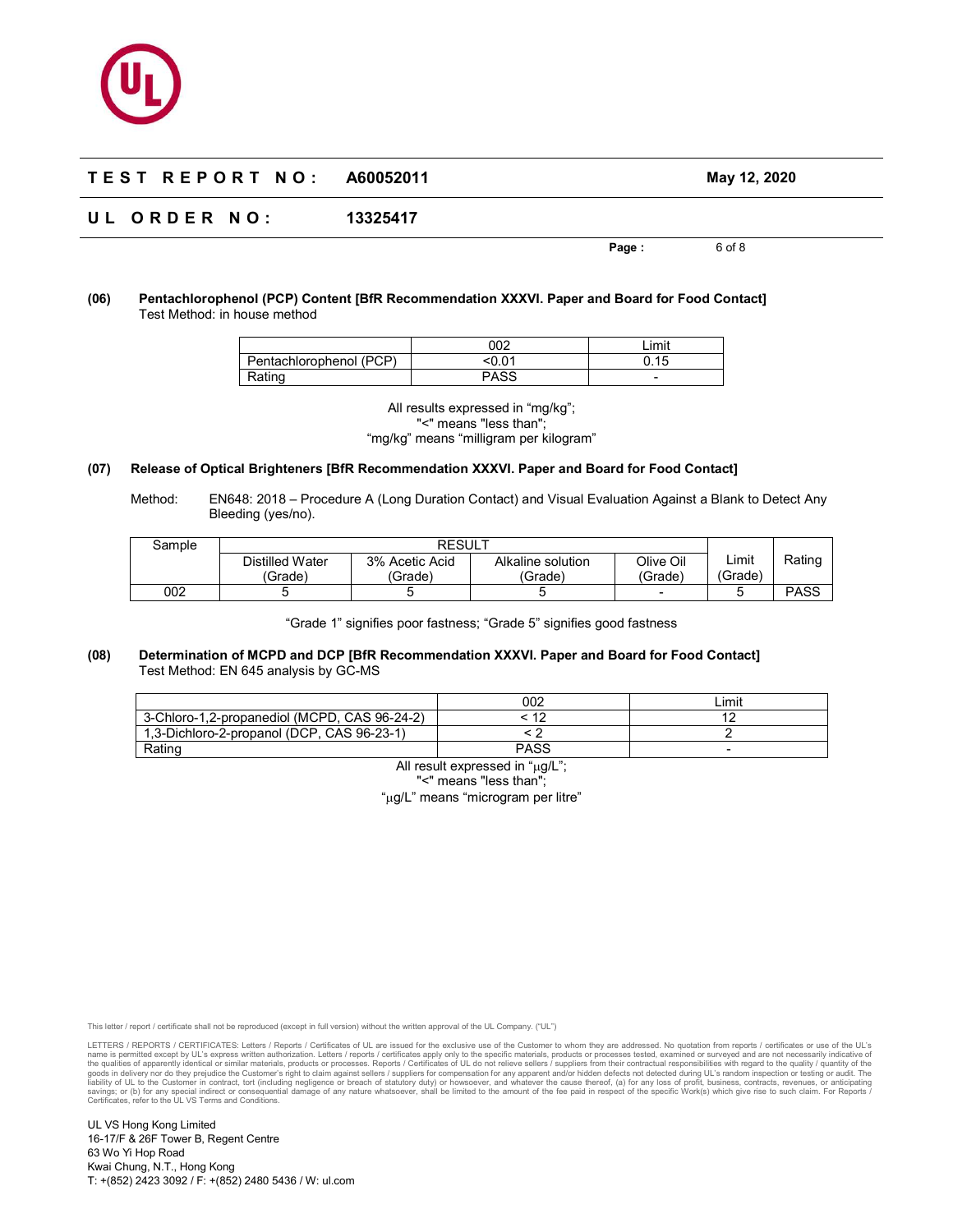

| TEST REPORT NO: A60052011 |          |       | May 12, 2020 |  |
|---------------------------|----------|-------|--------------|--|
| UL ORDER NO:              | 13325417 |       |              |  |
|                           |          | Page: | 7 of 8       |  |

# **(09) The Transfer of Antimicrobial Constituents for Food Contact Paper [Council Of Europe Resolution AP(2002)1]**

Test Method: EN 1104:2018

| <b>Sample</b> | Test Bacteria                         | <b>Test Condition</b> | <b>Inhibition Zone</b><br>(mm) | Requirement        |
|---------------|---------------------------------------|-----------------------|--------------------------------|--------------------|
| 002           | <b>Bacillus Subtilis</b><br>ATCC 6633 | 30°C for 3days        |                                | No inhibition zone |
|               | Aspergillus Niger<br>ATCC 6275        | 25°C for 5days        |                                | No inhibition zone |

This letter / report / certificate shall not be reproduced (except in full version) without the written approval of the UL Company. ("UL")

LETTERS / REPORTS / CERTIFICATES: Letters / Reports / Certificates of UL are issued for the exclusive use of the Customer to whom they are addressed. No quotation from reports / certificates or use of the UL's name is permitted except by UL's express written authorization. Letters / reports / certificates apply only to the specific materials, products or processes tested, examined or surveyed and are not necessarily indicative o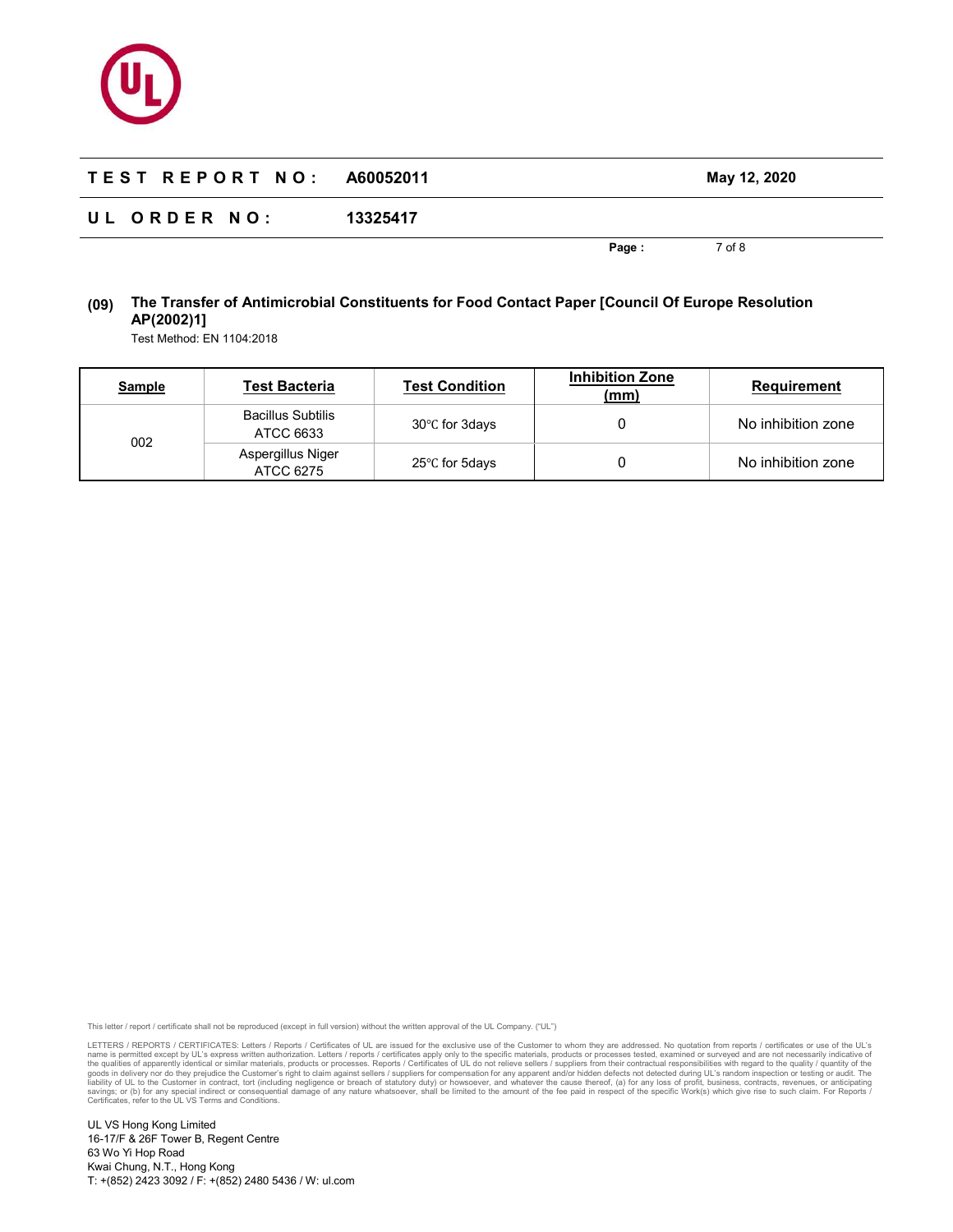

# **U L O R D E R N O : 13325417**

**Page :** 8 of 8

**Product Photo** 

**\*\*\*\*\* End of Report \*\*\*\*\*** 

This letter / report / certificate shall not be reproduced (except in full version) without the written approval of the UL Company. ("UL")

LETTERS / REPORTS / CERTIFICATES: Letters / Reports / Certificates of UL are issued for the exclusive use of the Customer to whom they are addressed. No quotation from reports / certificates or use of the UL's name is permitted except by UL's express written authorization. Letters / reports / certificates apply only to the specific materials, products or processes tested, examined or surveyed and are not necessarily indicative o